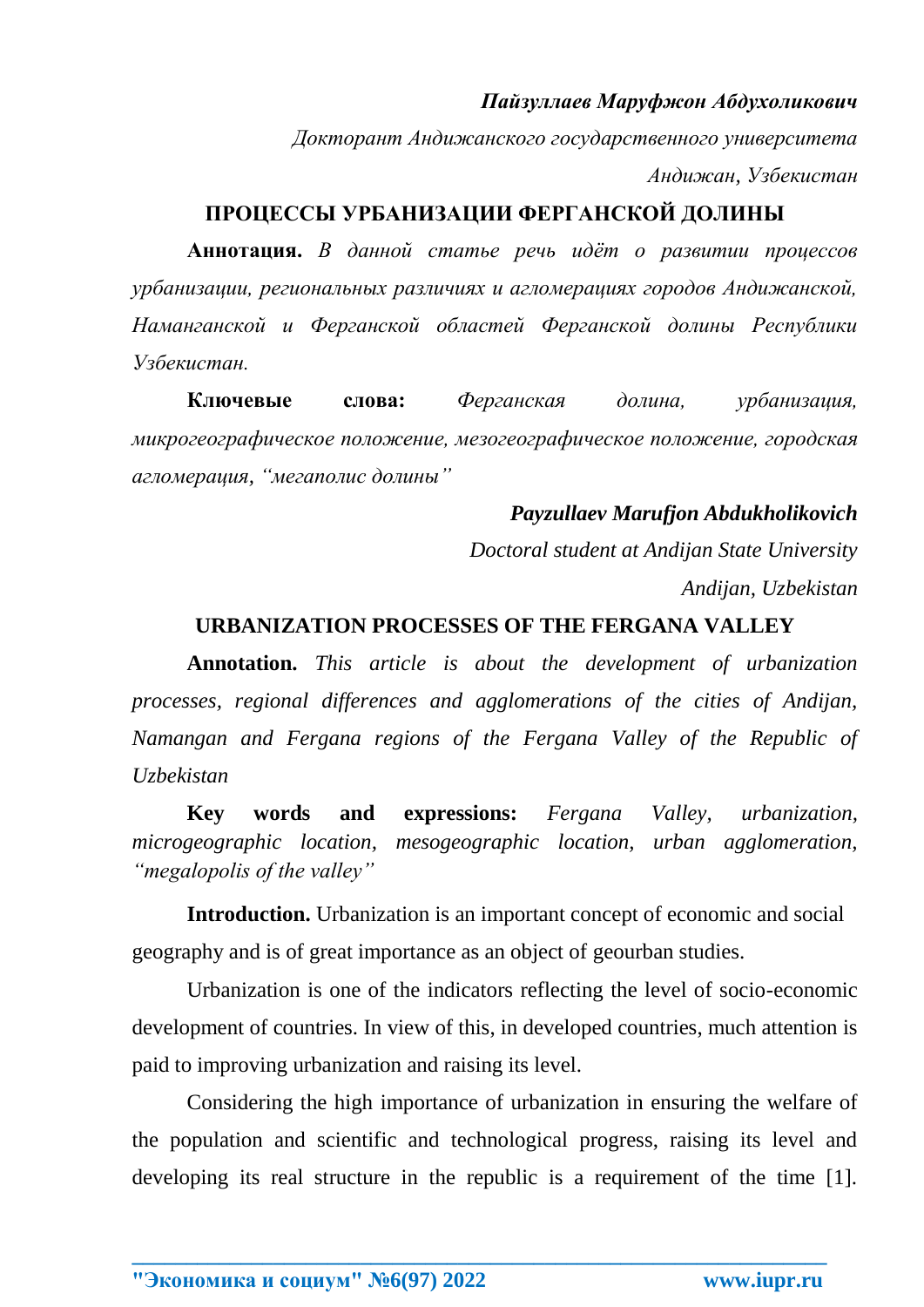Unfortunately, in recent years, the progress of urbanization here has not been very fast: in 2010-2019, the number of urban settlements increased by only 6 units, from 1065 to 1071 [4; p. 137]. This phenomenon was reflected in the words of the President of the Republic of Uzbekistan Sh.M. Mirziyoyev: "Today, the level of urbanization in our country is 35.5%, and if appropriate measures are not taken today, this figure may decrease in the near future" [3]. Based on this, it is planned to bring the level of urbanization in the republic to 60% by 2030.

**Urbanization** (French urbanisation, Eng. urbanization < lat. urbanus related to the city, urbs - city) - the increasing role of cities in society [6], in the world, in countries, in regions; increase in the share of cities and urban population, development of a system of cities and towns, formation and development of urban agglomerations, widespread urban lifestyle [5].

All of the above constituent concepts of "urbanization" are manifested in the increasing role of cities in the life of society, changing the work, image and culture of the population towards an urban lifestyle.

The Decree of the Cabinet of Ministers of the Republic of Uzbekistan dated March 13, 2009 "On additional measures to improve the administrative-territorial structure of settlements of the Republic of Uzbekistan" had a great impact on the level of urbanization, and great changes took place in the urban structure of the country. As a result of obtaining the status of settlements by 965 settlements, the level of urbanization rose above 50% [2], in subsequent periods, the process of urbanization slowed down. Based on this, on January 10, 2019, the President of the Republic of Uzbekistan issued Decree No. UP-5623 "On measures to radically improve urbanization processes". It gave a critical assessment of these processes: "...in recent years, there has been a decrease in the level of urbanization..." [1].

In Uzbekistan, 50.6% of the population is urban (01/01/2020). In this regard, it should be especially noted that the regions of the Ferghana Valley are among the territories with a high level of urbanization relative to other regions of the republic. In the regions of the valley, the urban population is 5566.7 thousand people, the rate of urbanization is 57.4%. In the Namangan region, the share of the urban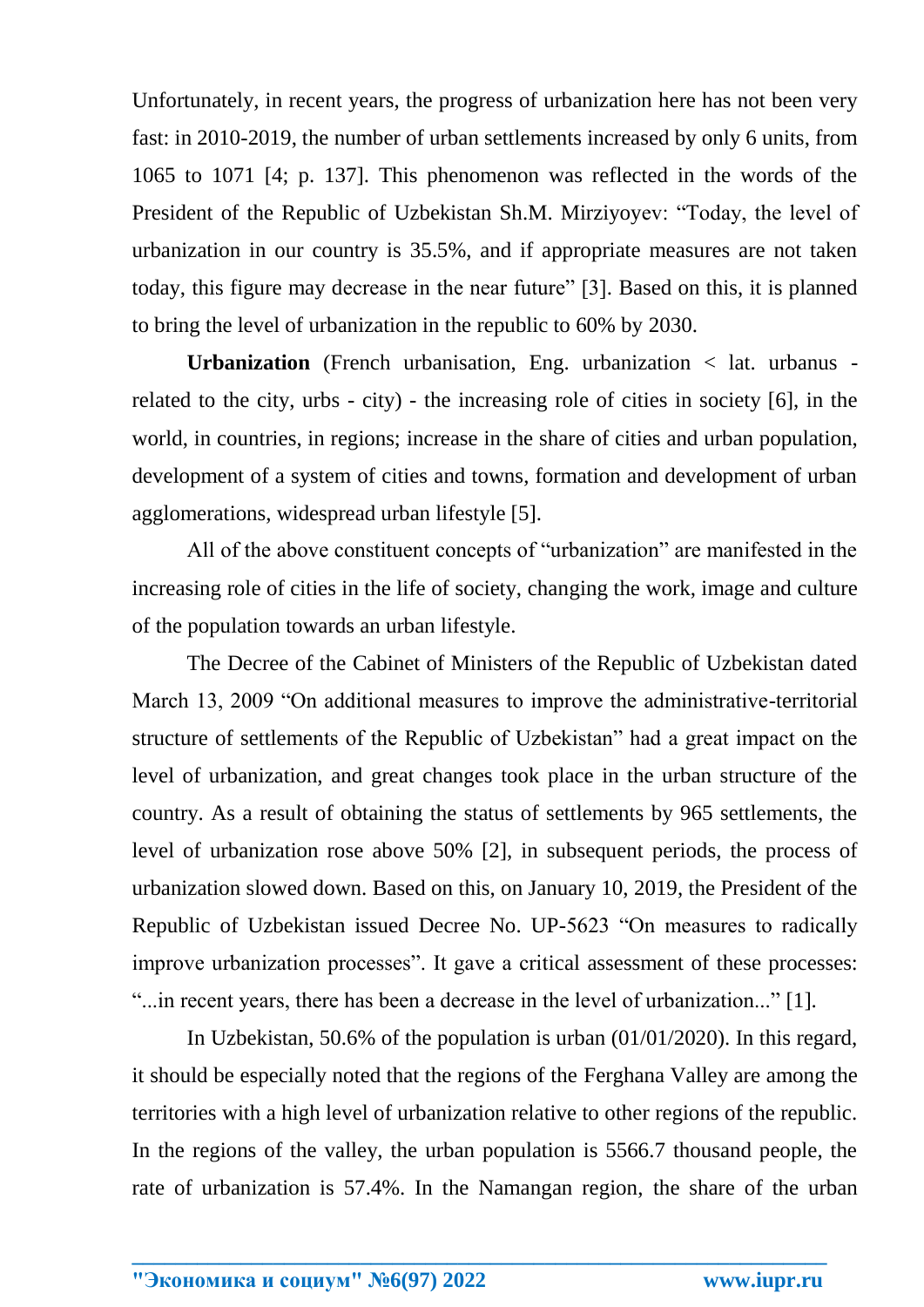population is 64.6%. According to this indicator, Namangan region occupies a leading position not only in the Ferghana Valley, but throughout the country. The level of urbanization in the Fergana region is 56.4%. In the Andijan region, the share of the urban population is 52.2%, which is relatively lower than in neighboring regions. At the same time, the valley regions are the most urbanized, that is, they constitute a group of regions with a share of the urban population over 50%.

It is known that cities by geographical location, history, landscape, architecture, genesis, performed functions differ from each other. The cities of the Fergana Valley have gone through a complex historical, political, economic, social path of development and today are major industrial, transport, trade, scientific, cultural and recreational centers.

In the Ferghana Valley, the first cities began to form in the 2nd century BC. According to historical sources, there were over 70 cities in the state of Parthia (Davan). These cities at one time were socially and economically developed and constituted a powerful center of this state. The settlements formed during this period were considered large cities of the Ferghana Valley. In particular, there is evidence that such cities as Kokand, Margilan, Andijan, Asaka, Markhamat, Kuva, Kasansay, Chust, Pap were destroyed under the influence of external attacks, they were restored and developed again in their places.

Due to the inconvenient microgeographical position, some cities were destroyed and turned into ruins under the influence of natural and social disasters, such as earthquakes, floods or wars. We can refer such cities as Eilaton, Dalvarzintepa, Akhsikent to such points. The city of Akhsikent, which flourished during the reign of Baburshah's father Umarshaikh Mirzo, was the ruler's summer residence in Fergana. As a result of the erosion of its banks by the Syrdarya River, this city turned into ruins.

Such ancient cities as Ershi, Kubbo, Pap and Chust ceased to develop due to the inconvenient mesogeographical position. Although they are ancient cities, today they are in the ranks of middle-level cities.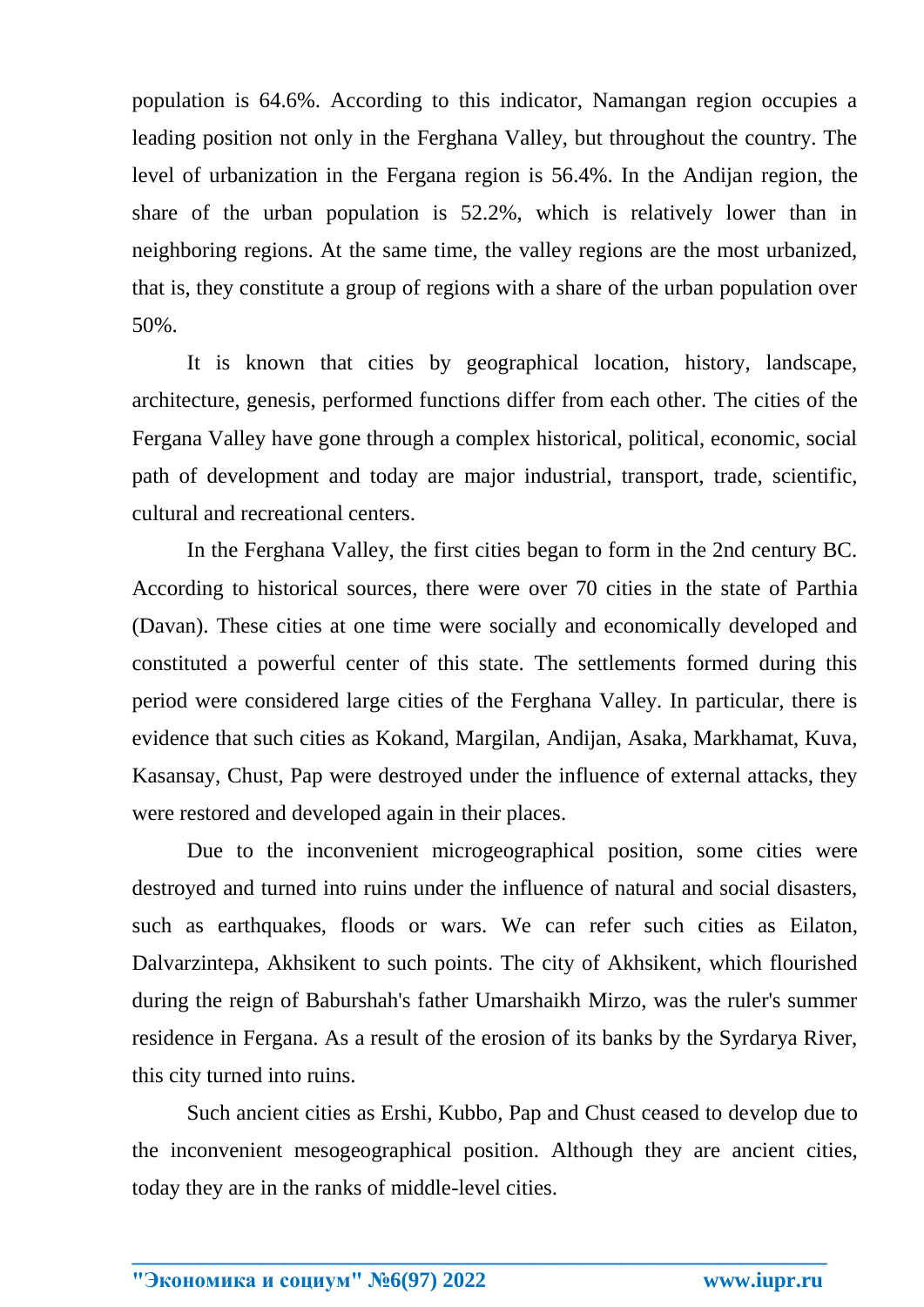As emphasized above, cities in the Fergana Valley were formed from ancient times, but by the middle of the 20th century, a decrease in the level of urbanization was observed.

As a result of socio-economic development in the 1960s, the level of urbanization increased and 28.2% of the population lived in cities. In connection with the granting of the status of cities to some settlements, the level of urbanization in 1959-79. increased and amounted to 31.0%. In 1989, the proportion of the urban population was 33.7%. In Uzbekistan, the number of cities with a population of over 50 thousand people is 41. Of these, 12 are in the regions of the Fergana region (Table 1). Including registered: in Andijan region - 3, in Namangan region - 4 and Fergana region - 5 cities of this type. The increase in the number of such cities is the result of industrial development. Among them are such very large and large cities of the republic as Namangan with a population of over 600 thousand people (626.1 thousand people), Andijan (441.7 thousand people) and Fergana (288.8 thousand people). The inclusion of such settlements as Kuva, Chartak, Kasansay, Asaka in the group of cities with a population of over 50 thousand people indicates the development of urbanization processes, the growing role of cities in the Ferghana Valley.

Table 1

| <b>Cities</b> | 2000     | 2006     | 2011     | 2012  | 2013  | 2014  | 2015  | 2018  | 2019  | 2020  |
|---------------|----------|----------|----------|-------|-------|-------|-------|-------|-------|-------|
| Asaka         | 51,8     | 55,3     | 61,0     | 61,7  | 62,2  | 63,4  | 64,4  | 67,8  | 69,3  | 70,8  |
| Andijon       | 334,3    | 356,2    | 388,4    | 393,5 | 398,2 | 403.9 | 410,4 | 427,4 | 433,9 | 441,7 |
| Kokand        | $\cdots$ | 211,5    | 224,7    | 227,0 | 230,4 | 233,5 | 236,8 | 245,5 | 248.7 | 252,7 |
| Kosonsoy      | 40,7     | $\cdots$ | $\cdots$ | 50,5  | 50,9  | 51,4  | 51,8  | 53,3  | 54,5  | 55,6  |
| Quvasoy       | $\cdots$ | 72,3     | 80,5     | 81,7  | 83,0  | 84,5  | 85,9  | 90,2  | 91,7  | 93,2  |
| Margilan      | $\cdots$ | 190.9    | 206,2    | 209,4 | 212,2 | 215,4 | 218,9 | 228,3 | 231,1 | 235,0 |
| Namangan      | 386,2    | 413,3    | 453,5    | 461,1 | 468,0 | 475,7 | 484,9 | 600,2 | 612,2 | 626,1 |
| Fergana       | $\cdots$ | 225,4    | 250,3    | 253,7 | 261,4 | 264,9 | 268,1 | 278,5 | 283,8 | 288,8 |
| Chust         | 60,7     | 65,1     | 68,0     | 68,6  | 69,2  | 70,0  | 70,7  | 72,7  | 74,2  | 75,9  |
| Chartoq       | 45,9     | $\cdots$ | 52,8     | 53,2  | 53,4  | 53,9  | 54,4  | 55,8  | 56,9  | 58,0  |
| Shahrixon     | 58,2     | 62,5     | 69,4     | 70,5  | 71,5  | 72,7  | 74,2  | 78,3  | 79,8  | 81,5  |

**Cities in Ferghana region with population over 50 thousand people**

Table prepared on the basis of the State Committee on Statistics of the Republic of Uzbekistan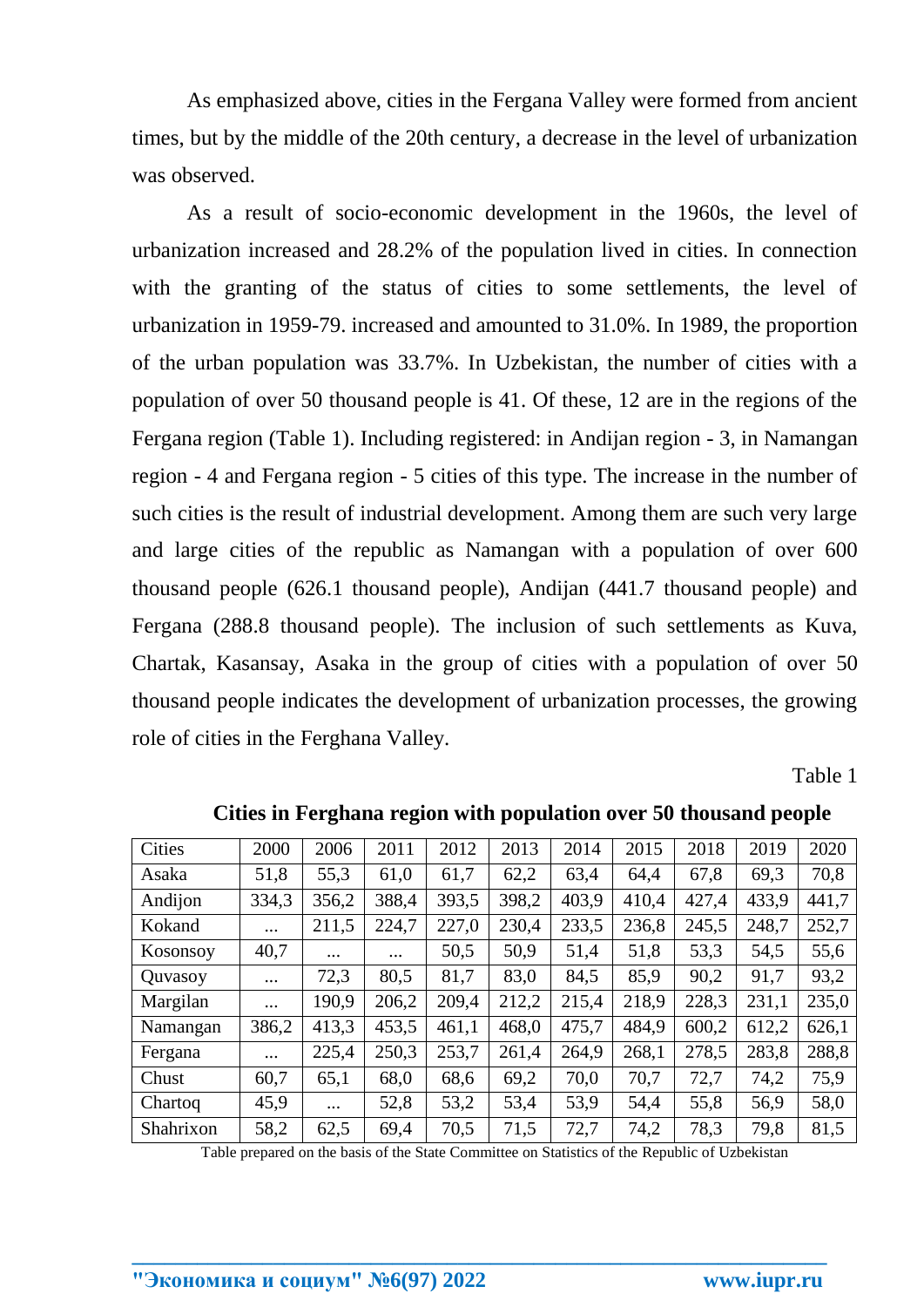**In the Andijan region**, the urban population is 1603.7 thousand people. The population of the region for the period from 1959 to 2019 increased by 1633.9 thousand people. An important form of modern urbanization is being formed in the region - the Andijan agglomeration. This agglomeration almost completely covers the entire region, and its core is the city of Andijan. It includes the cities of Asaka, Shakhrikhan, Paitug and dozens of urban-type settlements, such as Kuyganer. The agglomeration begins in the north from the city of Paitug and continues in the south to the city of Asaka. The Andijan agglomeration is a monocentric agglomeration, stretching in the meridional direction for a distance of 30 km. Almost 950 thousand people live in the Andijan agglomeration today.

**In Namangan region**, the urban population is 1815.1 thousand people. An urban agglomeration is also being formed in the Namangan region. The Namangan agglomeration, in addition to the regional center, includes the cities of Turakurgan, Chartak, in total, over 800 thousand people live in this agglomeration. The Namangan agglomeration, like the Andijan agglomeration, is included in the group of monocentric agglomerations. But the Andijan agglomeration is distinguished by its "extension" in the latitudinal direction.

**In the Fergana region**, 2082.5 thousand people live in cities. The Fergana region differs from other regions in that it has many large cities. There are only 9 cities in the region, of which the largest ones are Fergana, Kokand and Margilan. These cities occupy a certain place in the republic. In terms of population, they are almost equal to each other: Ferghana (288.8 thousand people), Kokand (252.7 thousand people) and Margilan (235.0 thousand people). The presence in one region of such large cities at the level of the republic is typical only for the Tashkent and Fergana regions, although the urban structure of the region is relatively well developed.

In the Fergana region, a large urban agglomeration "Fer-Mar" (from the first syllables of the cities of Fergana and Margilan) has been formed. Its main difference from the Andijan and Namangan agglomerations lies in the polycentric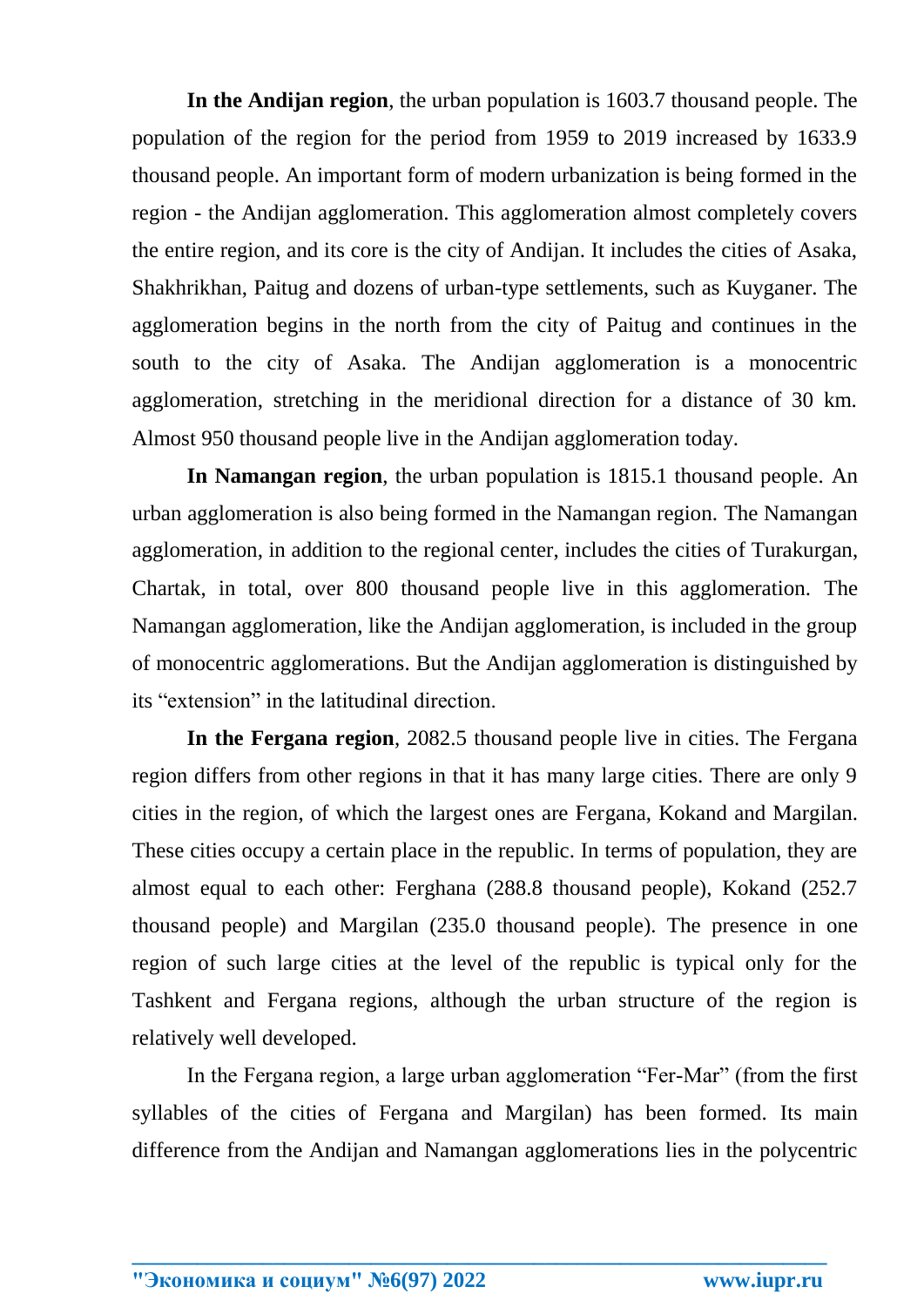(more precisely, bicentric) nature of the structure. Today, over 880.0 thousand people live in the agglomeration.

**Conclusion**. The conducted studies on the geo-urban development of the regions of the Ferghana Valley allow us to draw the following conclusions:

1. The regions of the Ferghana Valley are the most urbanized areas in Uzbekistan. In the republic, in terms of the level of urbanization, Namangan region occupies the first place (64.6%), the second place is Ferghana region (56.4%) and Andijan region is respectively in third place (52.2%). The cities of the regions of the Ferghana Valley account for 1/3 of the urban population of the republic;

2. Cities and villages are intertwined with each other and are located very densely. These are the typical features of the "Megapolis of the Valley". In the classification of the population according to the administrative-territorial division, 18 districts have a population of 200 thousand to 300 thousand people, and 18 districts have a population of 100 thousand to 200 thousand people. Only in 3 districts the population does not reach the figure of 100 thousand people.

3. According to its genesis, the urban structure of the valley consists of urban agglomerations of Fergana-Margilan, Namangan and Andijan that differ from each other. Fergana-Margilan is included in the group of polycentric (bicentric), Namangan and Andijan - in the group of monocentric agglomerations. According to the territorial form, the Fergana-Margilan and Andijan agglomerations are "stretched" in the meridional direction, the Namangan agglomeration - in the latitudinal direction;

4. In Andijan and Namangan regions, a large population is concentrated in regional centers, in the Fergana region, the cities of Kokand and Margilan are on the same level with the regional center in terms of urbanization;

5. Most of the small towns located in the regions of the Ferghana Valley are included in the group of agro-industrial towns. For the purpose of their socioeconomic development, given the availability of cheap labor, a rich resource base and convenient transport infrastructure, it is advisable to develop automotive, food, textile and agro-industrial clusters.